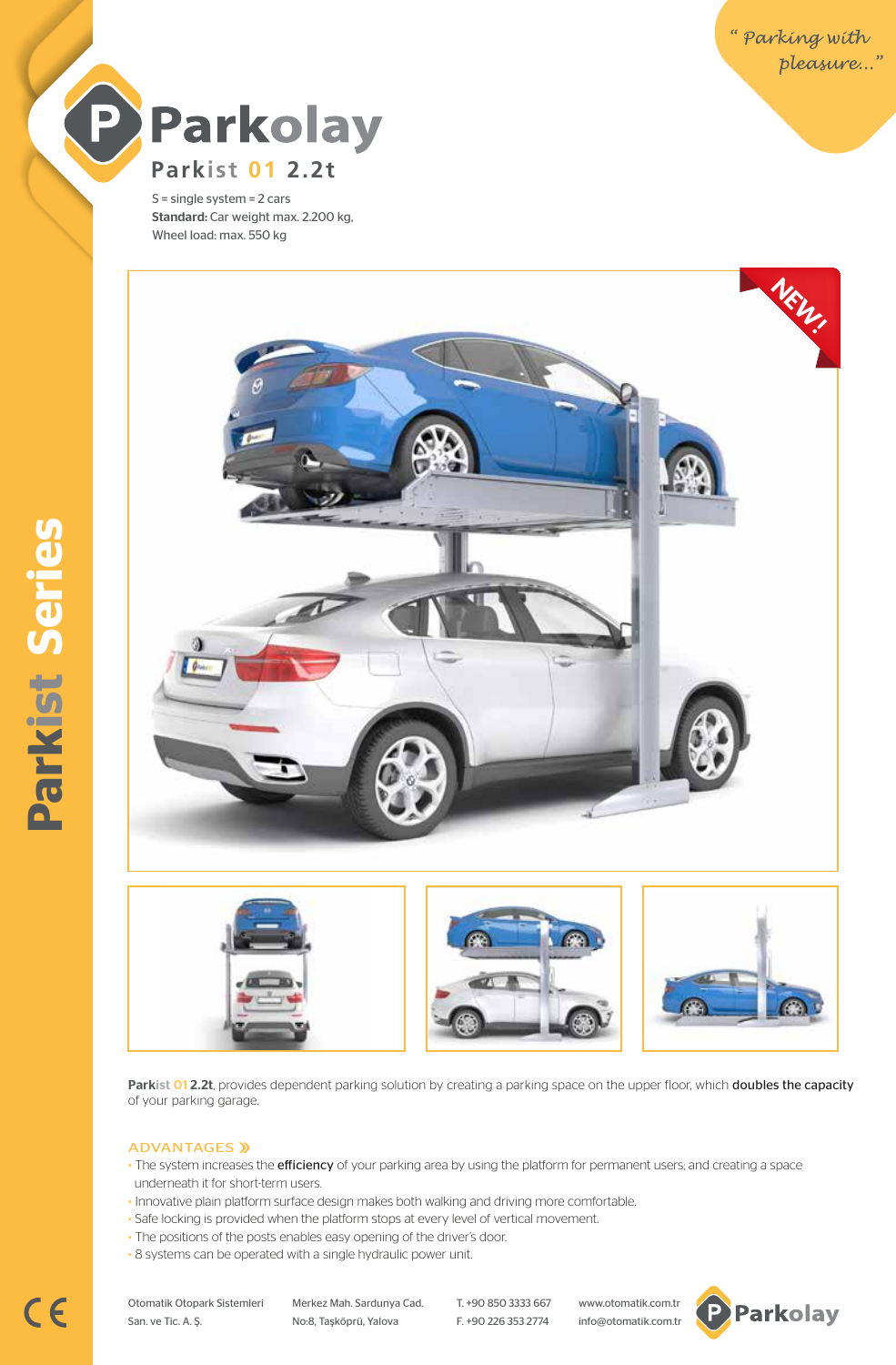

No haunches, voutes on the joints between ground and walls.

Points 1 et seq. are the responsibility of customer and must be noted. Unless otherwise stated they are executed, supplied and/ or connected by customer.

# Variant For Car Height







The "car height" including roof rails, antenna and others must not exceed the mentioned max car height dimension.

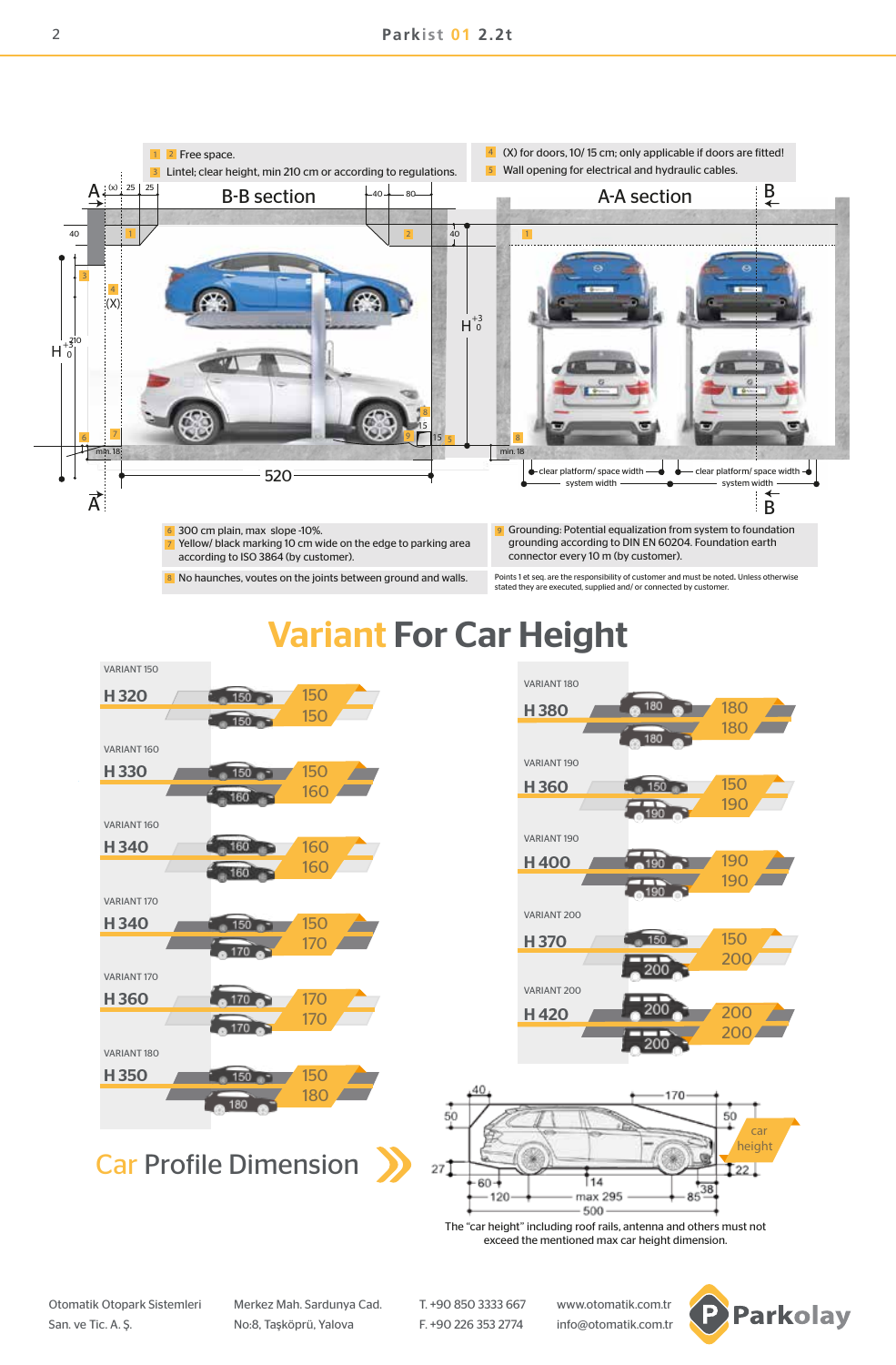# System Width >>>



Otomatik Otopark Sistemleri Merkez Mah. Sardunya Cad. T. +90 850 3333 667 www.otomatik.com.tr San. ve Tic. A. Ş. No:8, Taşköprü, Yalova F. +90 226 353 2774 info@otomatik.com.tr

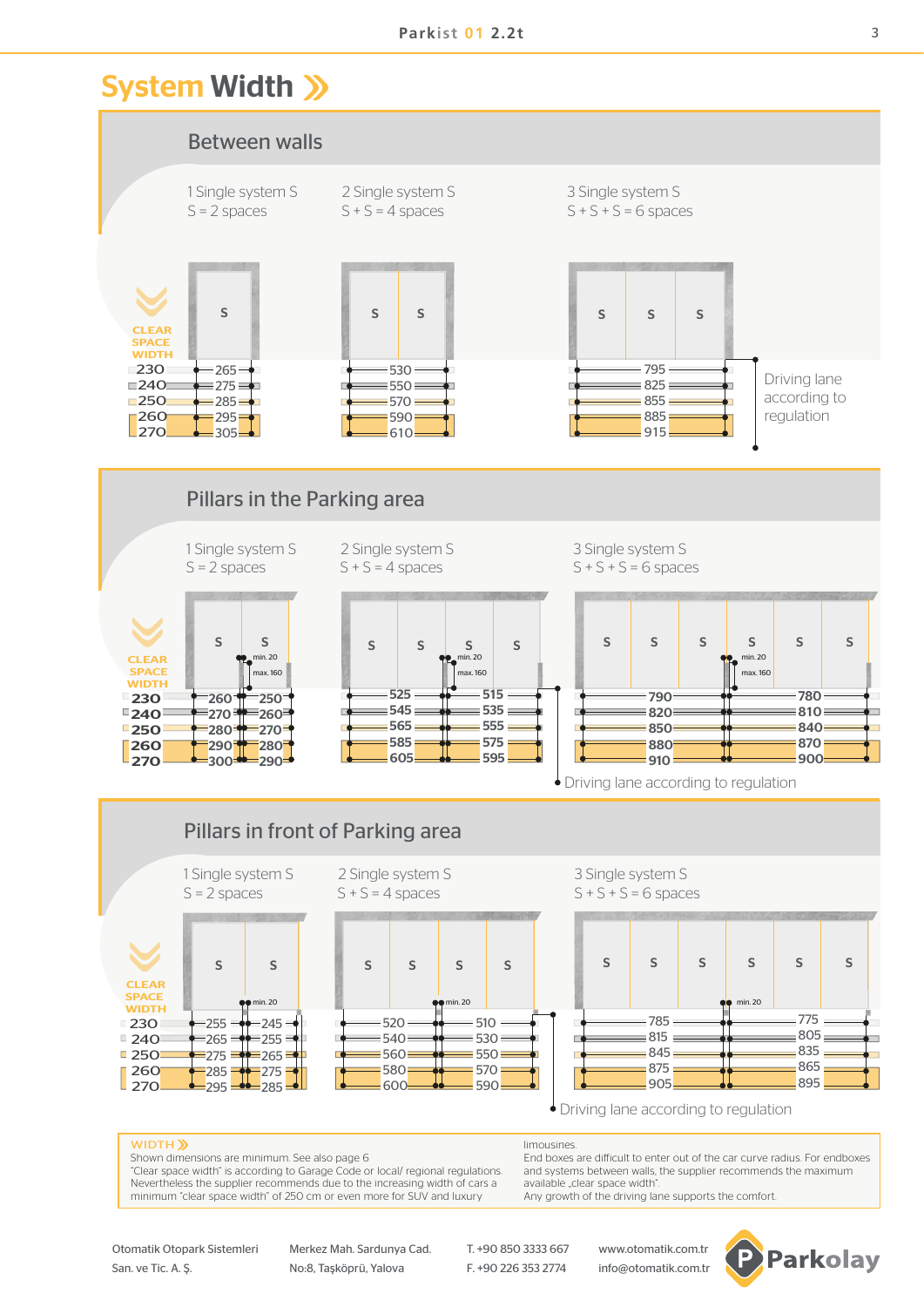## For comfortable walking

## "A savior" flat platform surface design.

Users deserve more comfort. Our platform design offers comfort beyond your expectations. The flat platforms provide much comfort while walking and driving on. Whoever uses it like it:Elderly or young, male or female.

High heels are no longer an issue



# Safety & Comfort in Design

## STRONG BUT SMOOTH LOW BUT ROBUST

The profiles on both sides of the platform are strong due to them being constituted of one single long piece, in addition to their soft slope from low to high. This latter eliminated the risk of collision that may damage the vehicle and the wheels and provides easy and safe maneuvering. The teardrop pattern used at the entry ramp facilitates holding the vehicles' wheels and prevents slipping. Due to their low height, the profiles on both sides are both robust and eliminate the risk of collision while opening the doors. Moreover, adjustable wheel stoppers are used to assist the driver in positioning the vehicle on the platform.





# WE THOUGHT ABOUT **ALL YOU NEED >>**

## PARKING SPACE CAPACITY AND WHEEL LOAD »

Cars with overweight. The biggest Switzerland motorcyclist association remeasured the weight of cars, which is figured out in the car registration certificate according to regulation 92/21/EEC. In most of the cases the car was heavier than stated on document. Often individual options are not calculated. Sliding roof, bigger wheels, hifi systems, motors for seats, etc might increase the weight, which can be up to 150 - 200 kg higher on a car like Mercedes E-Class, BMW 5-Series, Audi A6. Therefore the supplier offers a standard parking space capacity of 2.200 kg and 550 kg wheel load, options 2.800 kg and 700 kg wheel load, 3.000 kg and 750 kg wheel load.







## SAFETY FOR USER AND CARS »

The parking system offers strength and safety. It's structure must be even safe, while cars and persons will long term/ respectively time wise park/ stay below the upper loaded platform. Therefore the supplier has spent several unique safety features that benefit the system's users: 2 directly connected cylinders, 2 safety locks and safety valves. A stable foot construction is offering the well-recognized benefit for the structural stability. The systems optimum design offers highload weighting and extreme rigidity keeping the user secure and trusted.

## CONTROL SOUND EMISSIONS »

Car parking systems are sustainable, but also produce sound emissions that can affect health and care during use and operation. Compliance of sound emissions is important and effects R&D, planning and execution. We differ between air borne and body sound emission. For the latter the heavy duty support as well as the hydraulic insulation are of importance. Driving noise from the platform are part of the subjective perception and affect the quality impression.

## CLEANING AND VALUE PRESERVATION

A car parking system represents a major investment financially. Cleaning and care services can ensure a proper appearance, value preservation, function, availability and might lengthen the life time cycle. In reality one main reason for the poor and sometimes rusty look is, that the platform design is exceptionally difficult to clean and thus the necessary processes often are neglected. The supplier has developed a user friendly platform design, that provides the possibility to clean and maintain professionally.

Otomatik Otopark Sistemleri Merkez Mah. Sardunya Cad. T. +90 850 3333 667 www.otomatik.com.tr

San. ve Tic. A. S. No:8, Taşköprü, Yalova F. +90 226 353 2774 info@otomatik.com.tr

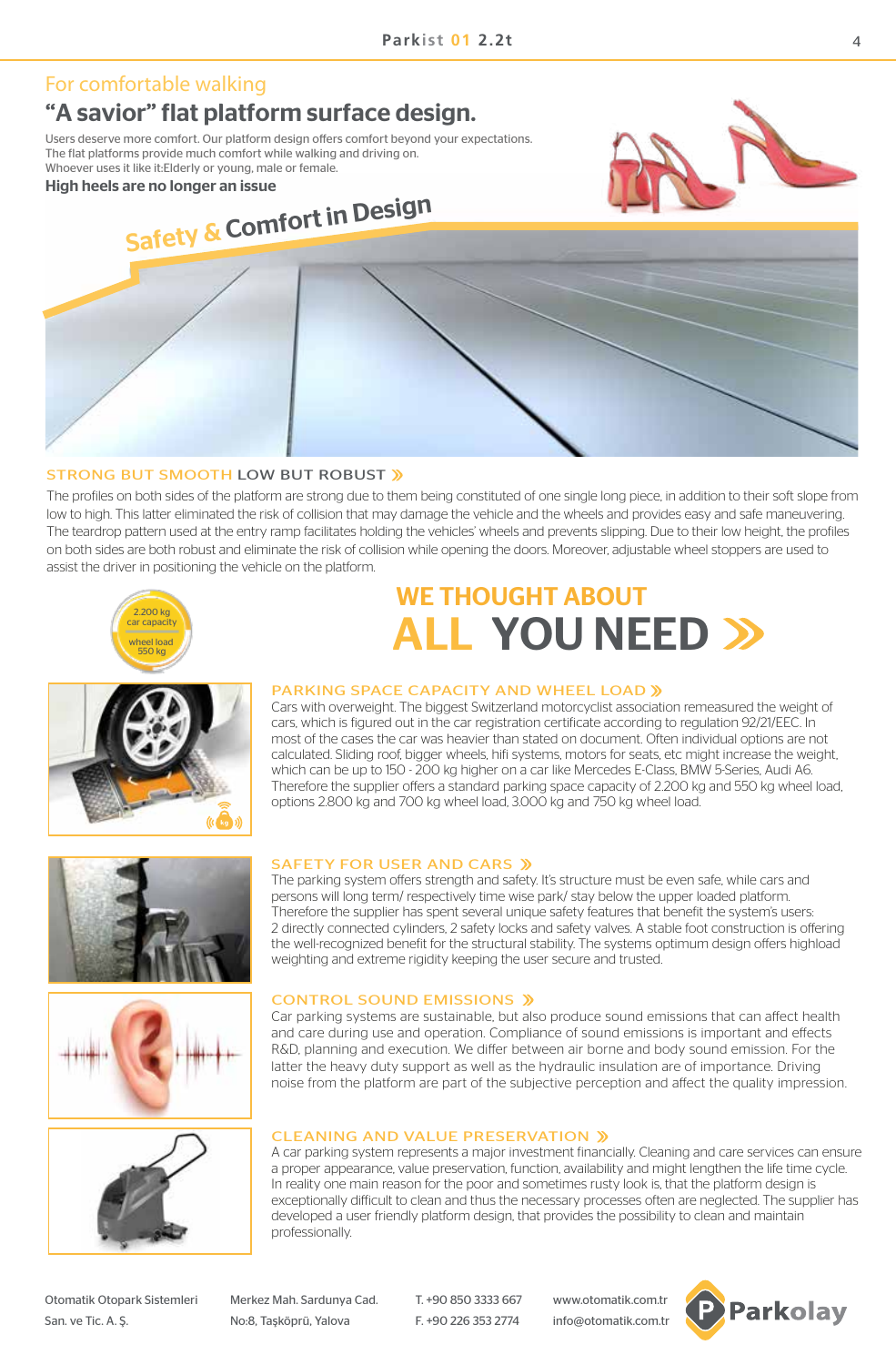# Electrical Supply >>

5.1. The Operator Terminal with an up and down motion should be positioned on the left ( left wheel of the vehicle ) outside the range of motion, whenever possible. 6.3 Cable feed is from below.  $6.2$ 4.3. Control cable to the  $6.1$ lock 3 x 0,75 mm2.  $51$ 4.2. Control cable to the valve 3 x 0,75 mm2. 4.3.  $4.2.$   $4.1.$   $3.1.$ 4.1. Control cable from operating terminal 8 x 0,75 mm2.

## Customer

 $1.1.$ 

1.1. Electric power distribution panel.

 1.2. 3 x 10 A slow character MCB (Miniature Circuit Braker) for each control panel and hydraulic power unit set.

> 2.1. ( 3PH+N+PE ) Supply line, Equipotential earthing connection according to DIN TS EN 60204. 2.2.5 x 4 mm<sup>2</sup> supply line and 2 x 1,5 mm2 24V supply cable goes from customer power distribution panel to system control panel set for each control panel and hydraulic power pack 2.2 kW, 400V, 50Hz

 3.1. 8x0,75 mm2 control cable line that goes to the next system.

4.3. 3.1. 4.2. 5.1. 4.1. 5.1. \* 120 180 2.1. 1.2. 1.1. 2.2.

\*Option: The height of the floor stand for key switch is 180 cm.

# Structural Forces >>>



FOUNDATION >>

Systems are fixed by heavy duty anchor bolts with a drilling depth of approx. 14 cm. Floor plate made of reinforced concrete, min thickness 18cm, quality minimum C20/ 25. Chemical anchors are option for water-proof concrete.

5

" Parking with pleasure..."